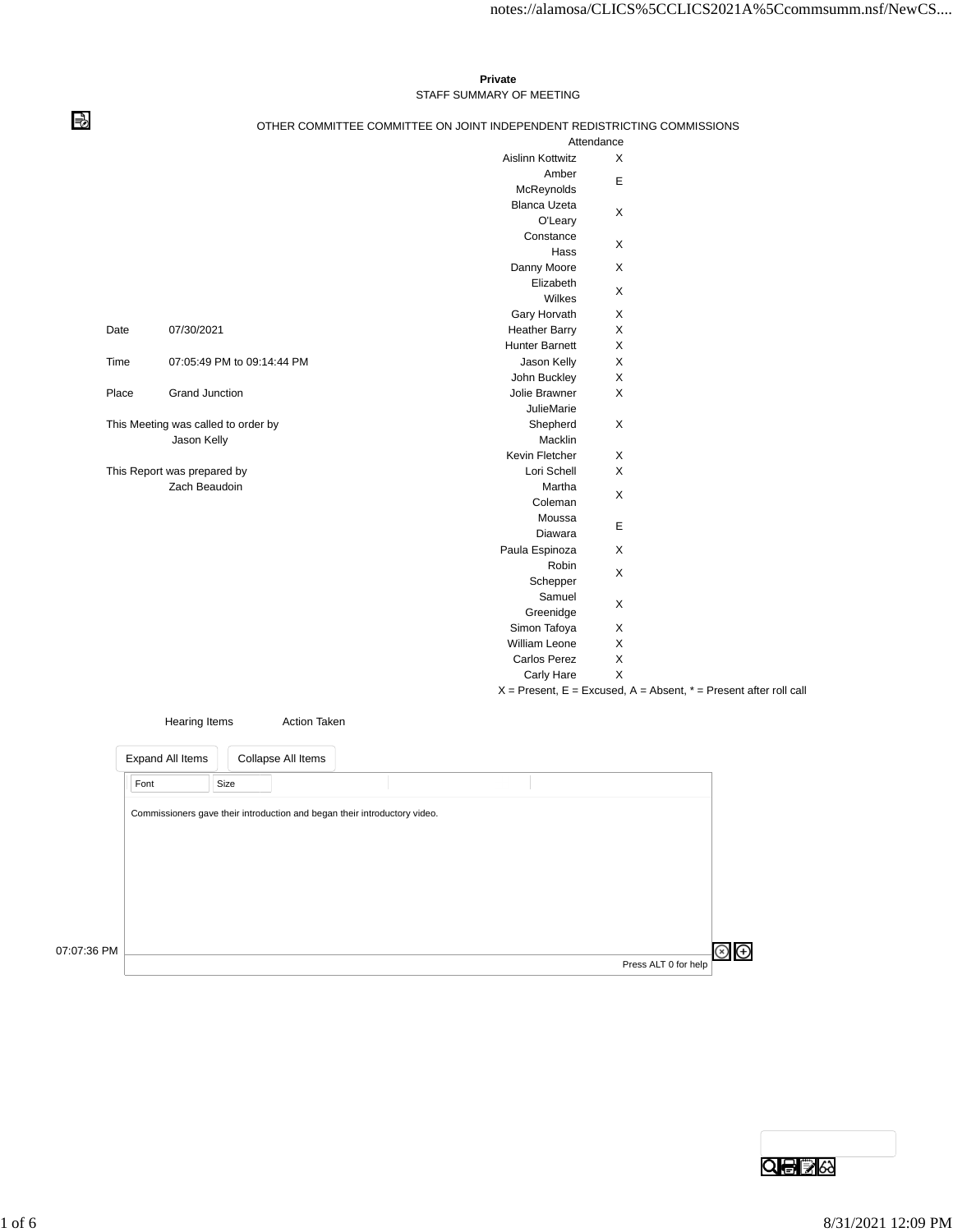|             | Font                       | Size |                                                                                          |                                                                                                                                                                                                                                                       |                      |         |
|-------------|----------------------------|------|------------------------------------------------------------------------------------------|-------------------------------------------------------------------------------------------------------------------------------------------------------------------------------------------------------------------------------------------------------|----------------------|---------|
|             | it needed more population. |      |                                                                                          | Mr. Kevin McCarney, representing self, testified. Mr. McCarney testified that he likes the preliminary CD3 map. He also<br>believes that it gives the Western Slope a voice. He would like Mesa County whole but offered West Delta could be added if |                      |         |
|             |                            |      |                                                                                          |                                                                                                                                                                                                                                                       |                      |         |
| 07:19:18 PM |                            |      |                                                                                          |                                                                                                                                                                                                                                                       |                      | ⊗<br>⊕  |
|             |                            |      |                                                                                          |                                                                                                                                                                                                                                                       | Press ALT 0 for help |         |
|             | Font                       | Size |                                                                                          |                                                                                                                                                                                                                                                       |                      |         |
|             |                            |      | splitting Delta County in half and doesn't believe it gives him adequate representation. | Mr. David Bradford, representing self, testified. Mr. Bradford testified that CD3 is fair and balanced. He stated that he does not support                                                                                                            |                      |         |
| 07:23:38 PM |                            |      |                                                                                          |                                                                                                                                                                                                                                                       | Press ALT 0 for help | 8)<br>④ |
|             |                            |      |                                                                                          |                                                                                                                                                                                                                                                       |                      |         |
|             | Font                       | Size |                                                                                          |                                                                                                                                                                                                                                                       |                      |         |
|             | Fork Valley together.      |      |                                                                                          | Mesa County Commissioner Cody Davis, representing self, testified. Mr. Davis testified that he would like to keep Delta and the Roaring                                                                                                               |                      |         |
| 07:29:26 PM |                            |      |                                                                                          |                                                                                                                                                                                                                                                       | Press ALT 0 for help | ⊕       |
|             | Font                       | Size |                                                                                          |                                                                                                                                                                                                                                                       |                      |         |
|             |                            |      |                                                                                          | Commissioner Hass asked Commissioner Davis about water issues in the West of the state.                                                                                                                                                               |                      |         |
| 07:31:54 PM |                            |      |                                                                                          |                                                                                                                                                                                                                                                       | Press ALT 0 for help | ව<br>ල  |
|             | Font                       | Size |                                                                                          |                                                                                                                                                                                                                                                       |                      |         |
|             |                            |      | commission make a district of western mountain towns.                                    | Heidi Hess, representing self, testified. Ms. Hess testified that the criteria for competitiveness has not been met. She asked that the                                                                                                               |                      |         |
| 07:34:40 PM |                            |      |                                                                                          |                                                                                                                                                                                                                                                       |                      | ව<br>ම  |
|             |                            |      |                                                                                          |                                                                                                                                                                                                                                                       | Press ALT 0 for help | QÐB     |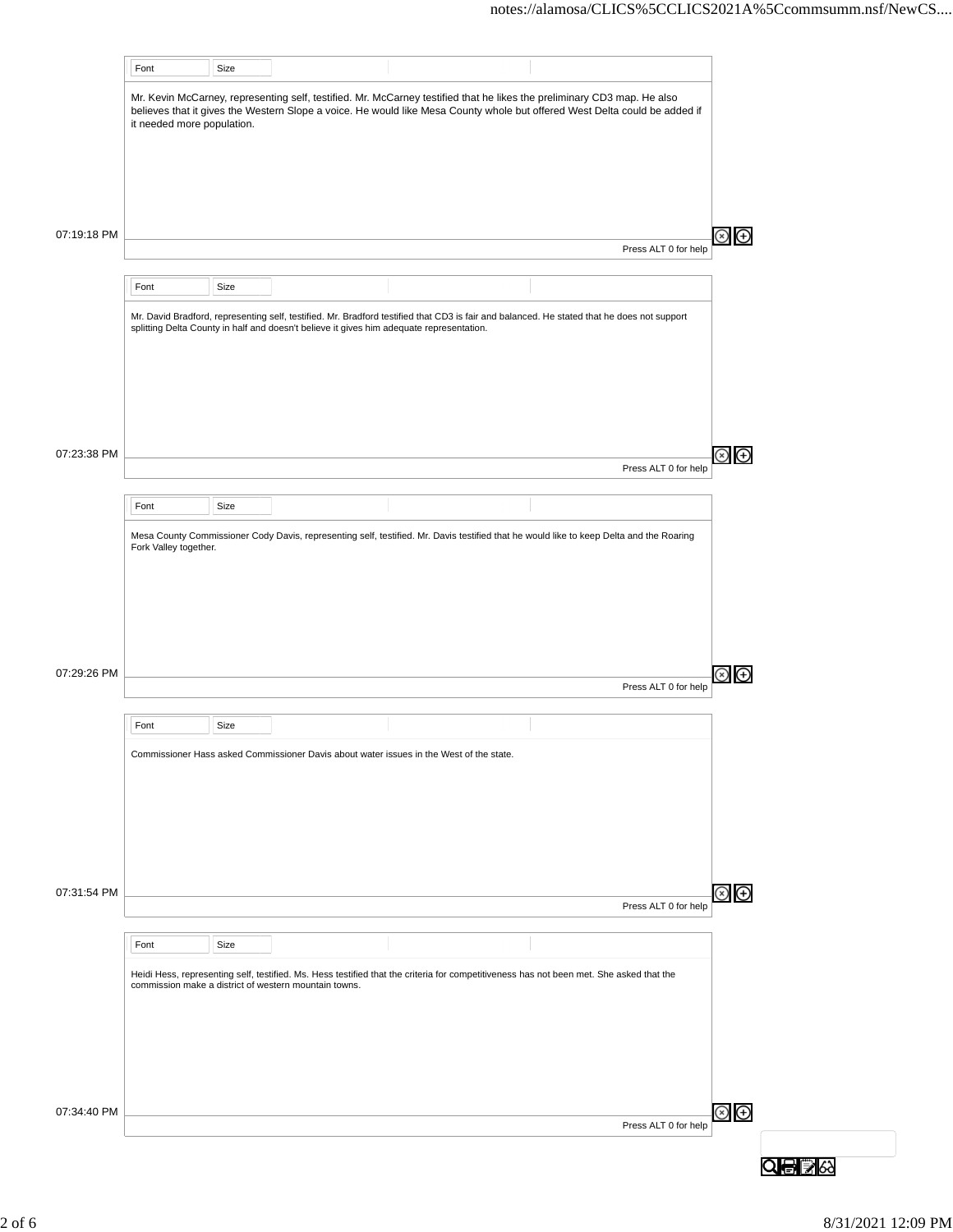|             | Font                                        | Size |                                                                                     |                                                                                                                                                  |                      |                |
|-------------|---------------------------------------------|------|-------------------------------------------------------------------------------------|--------------------------------------------------------------------------------------------------------------------------------------------------|----------------------|----------------|
|             |                                             |      |                                                                                     | Mr. Robert Erbisch, representing self, testified. Mr. Erbisch testified that he would like to make sure that rural communities are               |                      |                |
|             | represented.                                |      |                                                                                     |                                                                                                                                                  |                      |                |
|             |                                             |      |                                                                                     |                                                                                                                                                  |                      |                |
|             |                                             |      |                                                                                     |                                                                                                                                                  |                      |                |
|             |                                             |      |                                                                                     |                                                                                                                                                  |                      |                |
| 07:39:43 PM |                                             |      |                                                                                     |                                                                                                                                                  |                      | ⊕              |
|             |                                             |      |                                                                                     |                                                                                                                                                  | Press ALT 0 for help |                |
|             | Font                                        | Size |                                                                                     |                                                                                                                                                  |                      |                |
|             |                                             |      |                                                                                     | Dr. Karen Seibold, representing self, testified. Dr. Seibold testified that Delta and Mesa Counties have similar interests that aren't currently |                      |                |
|             | represented in the preliminary maps.        |      |                                                                                     |                                                                                                                                                  |                      |                |
|             |                                             |      |                                                                                     |                                                                                                                                                  |                      |                |
|             |                                             |      |                                                                                     |                                                                                                                                                  |                      |                |
|             |                                             |      |                                                                                     |                                                                                                                                                  |                      |                |
|             |                                             |      |                                                                                     |                                                                                                                                                  |                      |                |
| 07:45:11 PM |                                             |      |                                                                                     |                                                                                                                                                  | Press ALT 0 for help | ⊗<br>⊕         |
|             |                                             |      |                                                                                     |                                                                                                                                                  |                      |                |
|             | Font                                        | Size |                                                                                     |                                                                                                                                                  |                      |                |
|             |                                             |      | discussed how the surrounding areas could fit together in a united and compact way. | Ms. Tamara Ruckdeschel, representing Apex Momentum Business Development, testified. She asked that Delta County whole and                        |                      |                |
| 07:50:17 PM |                                             |      |                                                                                     |                                                                                                                                                  |                      | ⊕              |
|             |                                             |      |                                                                                     |                                                                                                                                                  | Press ALT 0 for help |                |
|             | Font                                        | Size |                                                                                     |                                                                                                                                                  |                      |                |
|             |                                             |      |                                                                                     | Ms. Ann Tisue, representing self, testified. Ms. Tisue testified that she would like to keep the maps the way they are and believes they are     |                      |                |
|             | representative for communities of interest. |      |                                                                                     |                                                                                                                                                  |                      |                |
|             |                                             |      |                                                                                     |                                                                                                                                                  |                      |                |
|             |                                             |      |                                                                                     |                                                                                                                                                  |                      |                |
|             |                                             |      |                                                                                     |                                                                                                                                                  |                      |                |
|             |                                             |      |                                                                                     |                                                                                                                                                  |                      |                |
|             |                                             |      |                                                                                     |                                                                                                                                                  |                      |                |
|             |                                             |      |                                                                                     |                                                                                                                                                  | Press ALT 0 for help | $\circledcirc$ |
|             |                                             |      |                                                                                     |                                                                                                                                                  |                      |                |
|             | Font                                        | Size |                                                                                     |                                                                                                                                                  |                      |                |
|             |                                             |      |                                                                                     | Dr. Greg Haitz, representing self, testified. Dr. Haitz submitted a map and explained the changes he'd like to see.                              |                      |                |
|             |                                             |      |                                                                                     |                                                                                                                                                  |                      |                |
|             |                                             |      |                                                                                     |                                                                                                                                                  |                      |                |
|             |                                             |      |                                                                                     |                                                                                                                                                  |                      |                |
| 07:53:40 PM |                                             |      |                                                                                     |                                                                                                                                                  |                      |                |
| 07:56:35 PM |                                             |      |                                                                                     |                                                                                                                                                  |                      | $\circledcirc$ |
|             |                                             |      |                                                                                     |                                                                                                                                                  | Press ALT 0 for help |                |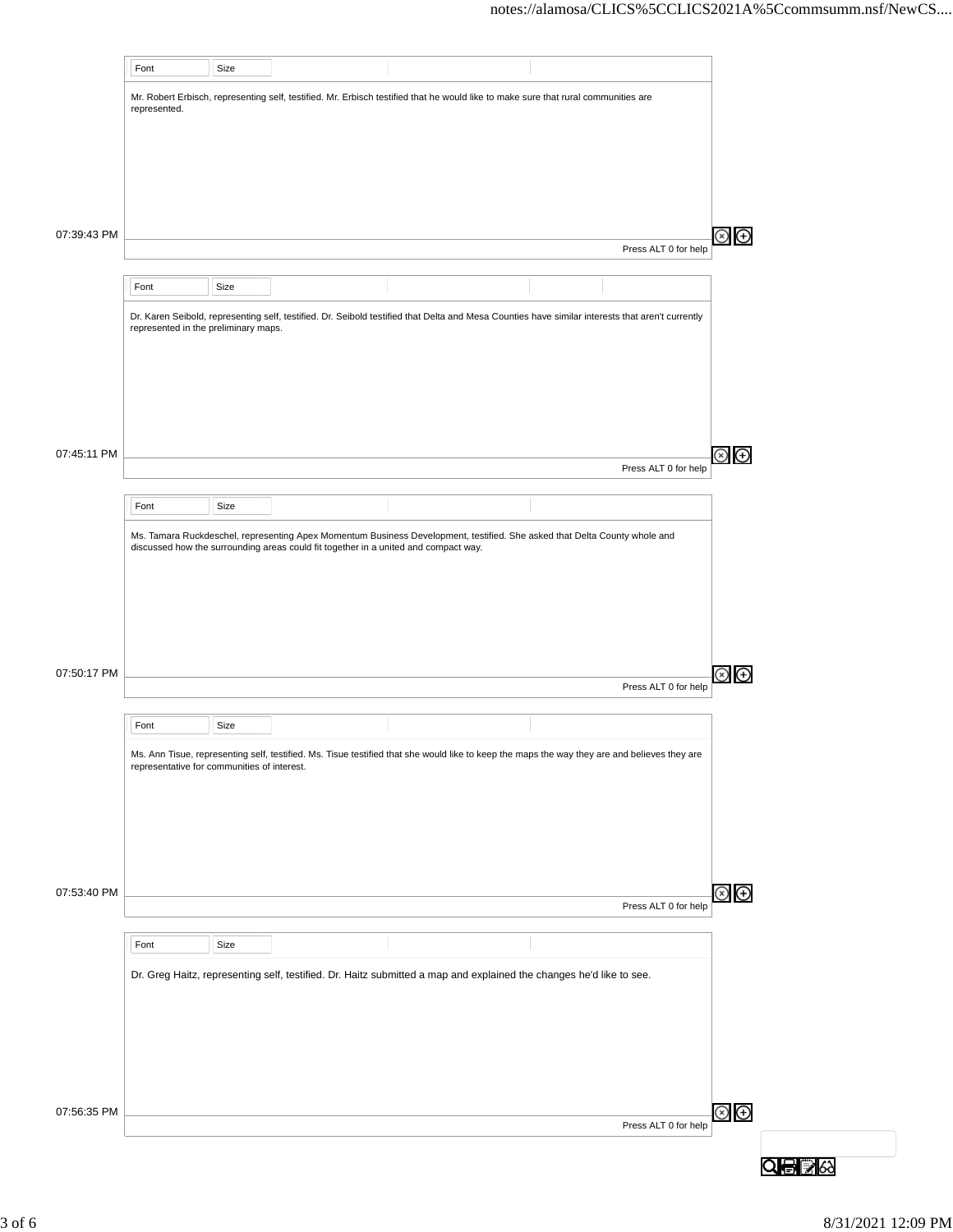|             | Font                                 | Size |                                                              |                                                                                                                                              |                      |                |
|-------------|--------------------------------------|------|--------------------------------------------------------------|----------------------------------------------------------------------------------------------------------------------------------------------|----------------------|----------------|
|             | includes rural or mountainous areas. |      |                                                              | Mr. Cory Anderson, representing self, testified. Mr. Anderson testified a Western Slope district shouldn't extend to the east unless it only |                      |                |
|             |                                      |      |                                                              |                                                                                                                                              |                      |                |
|             |                                      |      |                                                              |                                                                                                                                              |                      |                |
|             |                                      |      |                                                              |                                                                                                                                              |                      |                |
| 08:00:59 PM |                                      |      |                                                              |                                                                                                                                              |                      |                |
|             |                                      |      |                                                              |                                                                                                                                              | Press ALT 0 for help |                |
|             | Font                                 | Size |                                                              |                                                                                                                                              |                      |                |
|             |                                      |      |                                                              | Mrs. McCallister, representing Concerned Citizens, testified. Mrs. McCallister testified that people live in the Western Slope               |                      |                |
|             |                                      |      |                                                              | for the lifestyle and she wants to make sure they have representation can help protect it.                                                   |                      |                |
|             |                                      |      |                                                              |                                                                                                                                              |                      |                |
|             |                                      |      |                                                              |                                                                                                                                              |                      |                |
|             |                                      |      |                                                              |                                                                                                                                              |                      |                |
| 08:08:59 PM |                                      |      |                                                              |                                                                                                                                              |                      |                |
|             |                                      |      |                                                              |                                                                                                                                              | Press ALT 0 for help |                |
|             | Font                                 | Size |                                                              |                                                                                                                                              |                      |                |
|             |                                      |      |                                                              | Mr. Kris Frazier, representing self, testified. Mr. Frazier discussed House Districts 53, 56, 55, stating that he wants the Mesa County      |                      |                |
|             |                                      |      | watershed whole and western Delta County included with Mesa. |                                                                                                                                              |                      |                |
|             |                                      |      |                                                              |                                                                                                                                              |                      |                |
|             |                                      |      |                                                              |                                                                                                                                              |                      |                |
|             |                                      |      |                                                              |                                                                                                                                              |                      |                |
| 08:13:16 PM |                                      |      |                                                              |                                                                                                                                              |                      |                |
|             |                                      |      |                                                              |                                                                                                                                              | Press ALT 0 for help |                |
|             | Font                                 | Size |                                                              |                                                                                                                                              |                      |                |
|             | districts.                           |      |                                                              | Janie VanWinkle, representing self, testified. Ms. VanWinkle testified that western Delta and Mesa Counties fit together well for the house  |                      |                |
|             |                                      |      |                                                              |                                                                                                                                              |                      |                |
|             |                                      |      |                                                              |                                                                                                                                              |                      |                |
|             |                                      |      |                                                              |                                                                                                                                              |                      |                |
|             |                                      |      |                                                              |                                                                                                                                              |                      |                |
| 08:16:40 PM |                                      |      |                                                              |                                                                                                                                              |                      | $\circledast$  |
|             |                                      |      |                                                              |                                                                                                                                              | Press ALT 0 for help |                |
|             | Font                                 | Size |                                                              |                                                                                                                                              |                      |                |
|             | life.                                |      |                                                              | Mark Rybeck, representing self, testified. Mr. Rybeck testified that he would like CD3 to stay the way it is to preserve the unique way of   |                      |                |
|             |                                      |      |                                                              |                                                                                                                                              |                      |                |
|             |                                      |      |                                                              |                                                                                                                                              |                      |                |
|             |                                      |      |                                                              |                                                                                                                                              |                      |                |
|             |                                      |      |                                                              |                                                                                                                                              |                      |                |
| 08:20:44 PM |                                      |      |                                                              |                                                                                                                                              |                      | $\circledcirc$ |
|             |                                      |      |                                                              |                                                                                                                                              | Press ALT 0 for help |                |
|             |                                      |      |                                                              |                                                                                                                                              |                      |                |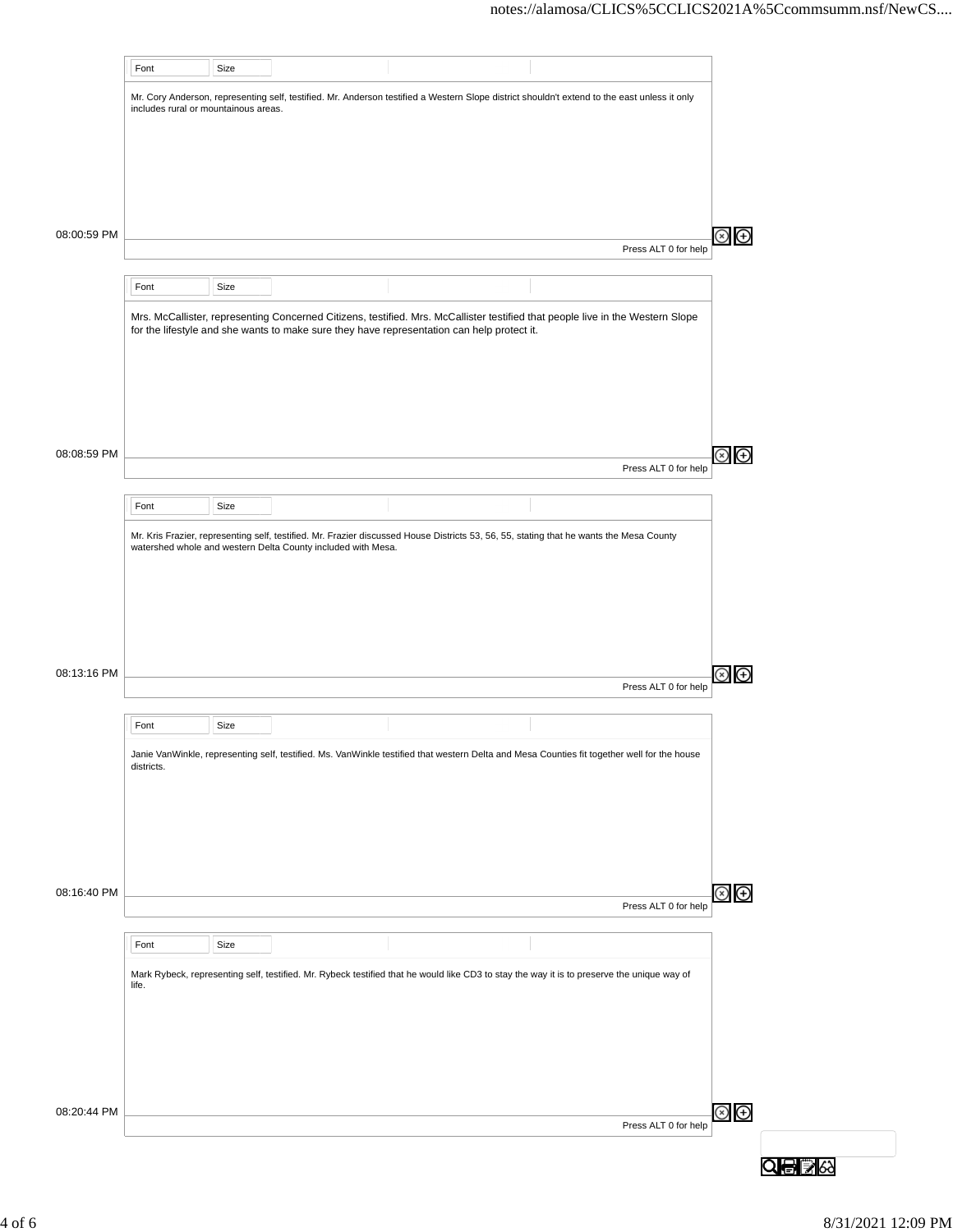|             | Font                                              | Size |                                                                                                                                                 |  |                      |                |
|-------------|---------------------------------------------------|------|-------------------------------------------------------------------------------------------------------------------------------------------------|--|----------------------|----------------|
|             |                                                   |      | Jamie Porta, representing self, testified. Ms. Porta testified that she would like to see the districts more politically competitive.           |  |                      |                |
|             |                                                   |      |                                                                                                                                                 |  |                      |                |
|             |                                                   |      |                                                                                                                                                 |  |                      |                |
|             |                                                   |      |                                                                                                                                                 |  |                      |                |
|             |                                                   |      |                                                                                                                                                 |  |                      |                |
|             |                                                   |      |                                                                                                                                                 |  |                      |                |
|             |                                                   |      |                                                                                                                                                 |  |                      |                |
| 08:24:01 PM |                                                   |      |                                                                                                                                                 |  | Press ALT 0 for help |                |
|             |                                                   |      |                                                                                                                                                 |  |                      |                |
|             | Font                                              | Size |                                                                                                                                                 |  |                      |                |
|             |                                                   |      |                                                                                                                                                 |  |                      |                |
|             |                                                   |      | Commissioners asked Ms. Porta questions on her testimony.                                                                                       |  |                      |                |
|             |                                                   |      |                                                                                                                                                 |  |                      |                |
|             |                                                   |      |                                                                                                                                                 |  |                      |                |
|             |                                                   |      |                                                                                                                                                 |  |                      |                |
|             |                                                   |      |                                                                                                                                                 |  |                      |                |
|             |                                                   |      |                                                                                                                                                 |  |                      |                |
| 08:32:20 PM |                                                   |      |                                                                                                                                                 |  |                      |                |
|             |                                                   |      |                                                                                                                                                 |  | Press ALT 0 for help |                |
|             |                                                   |      |                                                                                                                                                 |  |                      |                |
|             | Font                                              | Size |                                                                                                                                                 |  |                      |                |
|             |                                                   |      | Gary Lucero, representing self, testified. Mr. Lucero expressed support for testimony fromCommissioner Davis and Ms. VanWinkle. He              |  |                      |                |
|             |                                                   |      | urged commissioners to look at similarities and common interests.                                                                               |  |                      |                |
|             |                                                   |      |                                                                                                                                                 |  |                      |                |
|             |                                                   |      |                                                                                                                                                 |  |                      |                |
|             |                                                   |      |                                                                                                                                                 |  |                      |                |
|             |                                                   |      |                                                                                                                                                 |  |                      |                |
|             |                                                   |      |                                                                                                                                                 |  |                      |                |
| 08:34:33 PM |                                                   |      |                                                                                                                                                 |  |                      |                |
|             |                                                   |      |                                                                                                                                                 |  | Press ALT 0 for help |                |
|             | Font                                              | Size |                                                                                                                                                 |  |                      |                |
|             |                                                   |      |                                                                                                                                                 |  |                      |                |
|             | the population data for less populated districts. |      | Mark Young, representing self, testified. Mr. Young testified that he would like to protect watersheds within districts and would like to alter |  |                      |                |
|             |                                                   |      |                                                                                                                                                 |  |                      |                |
|             |                                                   |      |                                                                                                                                                 |  |                      |                |
|             |                                                   |      |                                                                                                                                                 |  |                      |                |
|             |                                                   |      |                                                                                                                                                 |  |                      |                |
|             |                                                   |      |                                                                                                                                                 |  |                      |                |
| 08:44:01 PM |                                                   |      |                                                                                                                                                 |  |                      | $\circledcirc$ |
|             |                                                   |      |                                                                                                                                                 |  | Press ALT 0 for help |                |
|             |                                                   |      |                                                                                                                                                 |  |                      |                |
|             | Font                                              | Size |                                                                                                                                                 |  |                      |                |
|             |                                                   |      | Mike Miller, representing self, testified. Mr. Miller testified that he agrees with most speakers and brought up the importance of water        |  |                      |                |
|             | issues in Western Colorado.                       |      |                                                                                                                                                 |  |                      |                |
|             |                                                   |      |                                                                                                                                                 |  |                      |                |
|             |                                                   |      |                                                                                                                                                 |  |                      |                |
|             |                                                   |      |                                                                                                                                                 |  |                      |                |
|             |                                                   |      |                                                                                                                                                 |  |                      |                |
|             |                                                   |      |                                                                                                                                                 |  |                      |                |
| 08:55:03 PM |                                                   |      |                                                                                                                                                 |  |                      | $\circledcirc$ |
|             |                                                   |      |                                                                                                                                                 |  | Press ALT 0 for help |                |
|             |                                                   |      |                                                                                                                                                 |  |                      |                |
|             |                                                   |      |                                                                                                                                                 |  |                      |                |